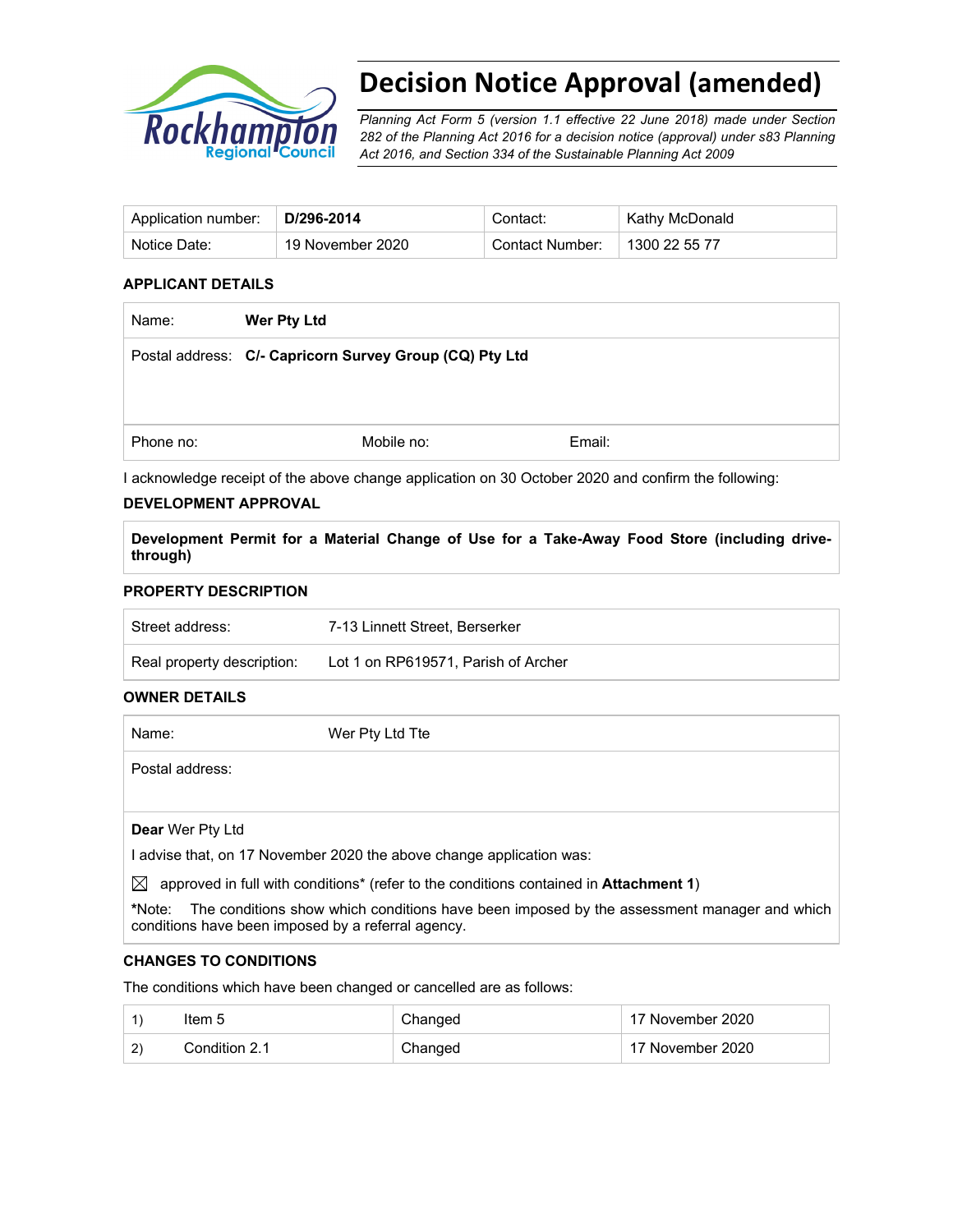### **1. DETAILS OF THE APPROVAL**

|                                                                                                                                                                                                        | <b>Development</b><br><b>Permit</b> | <b>Preliminary</b><br>Approval |
|--------------------------------------------------------------------------------------------------------------------------------------------------------------------------------------------------------|-------------------------------------|--------------------------------|
| Development assessable under the planning scheme, superseded<br>planning scheme, a temporary local planning instrument, a master<br>plan or a preliminary approval which includes a variation approval |                                     |                                |
| - Material Change of use                                                                                                                                                                               |                                     |                                |

#### **2. CONDITIONS**

This approval is subject to the conditions in Attachment 1.

#### **3. FURTHER DEVELOPMENT PERMITS REQUIRED**

Please be advised that the following development permits are required to be obtained before the development can be carried out:

| Type of development permit required | Subject of the required development permit |
|-------------------------------------|--------------------------------------------|
| Building Works                      |                                            |
| <b>Plumbing and Drainage Works</b>  |                                            |

#### **4. REFERRAL AGENCIES**

The following Referral Agencies were activated by this application.

**Referrals** *–* **Other development made assessable under schedule 3 (whether or not the development is also assessable under a planning scheme, temporary local planning instrument or preliminary approval to which section 242 of the** *Sustainable Planning Act* **applies)** 

| For an application involving                                                                                                                                                                                                                                                         | Name of agency                                                        | <b>Status</b>         | <b>Address</b>                                                                                       |
|--------------------------------------------------------------------------------------------------------------------------------------------------------------------------------------------------------------------------------------------------------------------------------------|-----------------------------------------------------------------------|-----------------------|------------------------------------------------------------------------------------------------------|
| <b>STATE-CONTROLLED ROAD</b>                                                                                                                                                                                                                                                         |                                                                       |                       |                                                                                                      |
| Making a material change of use<br>of premises if any part of the<br>land-<br>is within 25m of a State-controlled<br>(a)<br>road; or<br>is future State-controlled road; or<br>(b)<br>abuts a road that intersects with a<br>(c)<br>State-controlled road within 100m of<br>the land | Department of<br>State Development,<br>Infrastructure and<br>Planning | Concurrence<br>Agency | Online:<br>www.dsdip.qld.gov.au/My<br>DAS<br>Postal:<br><b>PO Box 113</b><br>Rockhampton Qld<br>4700 |

#### **5. THE APPROVED PLANS**

#### **The approved development must be completed and maintained generally in accordance with the approved drawings and documents:**

| <b>Plan/Document Name</b>                                | <b>Plan/Document Number</b> | Dated            |
|----------------------------------------------------------|-----------------------------|------------------|
| Material Change of Use Takeaway Food Shop (Site<br>Plan) | 6145-01-MCU, Revision C     | 29 October 2020  |
| Proposed Floor Layout                                    | 2078, Sheet 2/3 Issue B     | 19 November 2014 |
| Elevations                                               | 2078, Sheet 3/3 Issue B     | 19 November 2014 |

#### **6. CURRENCY PERIOD FOR THE APPROVAL (s.85 of the Planning Act)**

The standard relevant periods stated in section 85 of *Planning Act 20016* apply to each aspect of development in this approval, if not stated in the conditions of approval attached.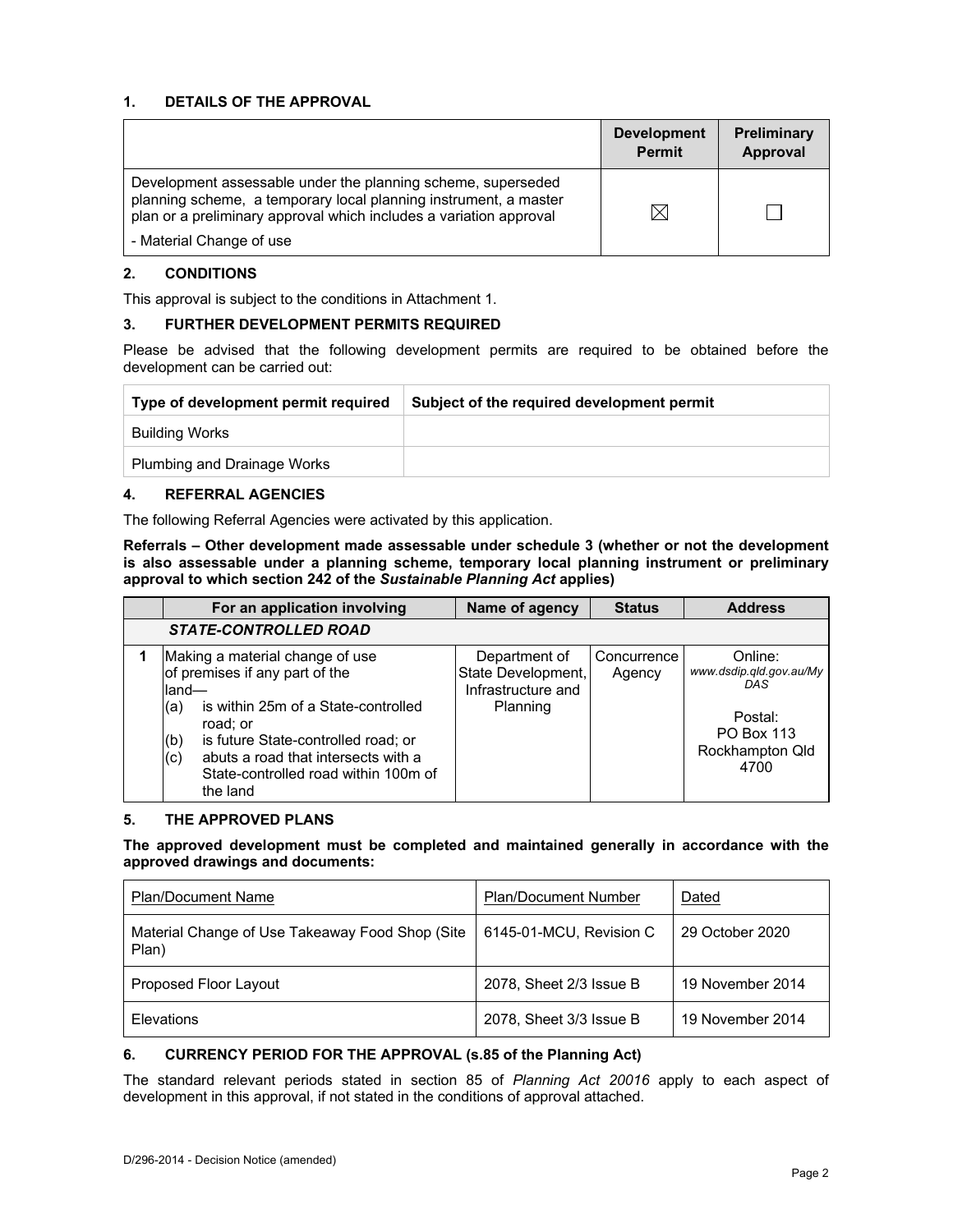## **7. STATEMENT OF REASONS**

| <b>Description</b><br>of the<br>development        | The proposed application is for a Minor Change to Development Permit D/296-<br>2014 for a Material Change of Use for a Take-Away Food Store (including drive-<br>through)                                                                                                                                                                                                                                 |                                                                                                                                                        |  |  |
|----------------------------------------------------|-----------------------------------------------------------------------------------------------------------------------------------------------------------------------------------------------------------------------------------------------------------------------------------------------------------------------------------------------------------------------------------------------------------|--------------------------------------------------------------------------------------------------------------------------------------------------------|--|--|
| <b>Reasons for Decision</b>                        | An assessment of the Minor Change has been undertaken and it has been<br>a)<br>determined that the proposed changes are generally consistent with the<br>approval, legislative requirements,<br>the<br>original<br>and<br>assessment<br>benchmarks prescribed in the statutory instrument which were in effect<br>when the development application for the development approval was<br>properly made; and |                                                                                                                                                        |  |  |
|                                                    | b)<br>On balance, the<br>application should be<br>approved<br>because<br>the<br>circumstances favour Council exercising its discretion to approve the<br>application even though the development does not comply with an aspect<br>of the assessment benchmarks.                                                                                                                                          |                                                                                                                                                        |  |  |
| Assessment<br><b>Benchmarks</b>                    | benchmarks:                                                                                                                                                                                                                                                                                                                                                                                               | The proposed development was assessed against the following assessment                                                                                 |  |  |
|                                                    | <b>Activity Centres Code;</b><br>$\bullet$                                                                                                                                                                                                                                                                                                                                                                |                                                                                                                                                        |  |  |
|                                                    | $\bullet$                                                                                                                                                                                                                                                                                                                                                                                                 | Crime Prevention Through Environmental Design Code;                                                                                                    |  |  |
|                                                    | Flood Prone Land Code;<br>$\bullet$                                                                                                                                                                                                                                                                                                                                                                       |                                                                                                                                                        |  |  |
|                                                    | Landscape Code; and<br>$\bullet$                                                                                                                                                                                                                                                                                                                                                                          |                                                                                                                                                        |  |  |
|                                                    | Parking and Access Code.<br>$\bullet$                                                                                                                                                                                                                                                                                                                                                                     |                                                                                                                                                        |  |  |
| <b>Compliance with</b><br>assessment<br>benchmarks |                                                                                                                                                                                                                                                                                                                                                                                                           | The development was assessed against all of the assessment benchmarks<br>listed above and complies with all of these with the exceptions listed below. |  |  |
|                                                    | <b>Assessment Benchmark</b><br>Reasons for the approval<br>despite<br>non-<br>compliance with benchmark                                                                                                                                                                                                                                                                                                   |                                                                                                                                                        |  |  |
|                                                    | PO <sub>16</sub><br><b>Activity Centres Code</b>                                                                                                                                                                                                                                                                                                                                                          |                                                                                                                                                        |  |  |
|                                                    | The development is not proposing any additional<br>landscaping as the site consists of mostly<br>hardstand area. Due to the small scale of the<br>proposed use the current landscaping on site can<br>be considered sufficient.                                                                                                                                                                           |                                                                                                                                                        |  |  |
| <b>Matters prescribed</b><br>by regulation         | Rockhampton City Plan 2005; and<br>$\bullet$<br>The common material, being the material submitted with the application.<br>$\bullet$                                                                                                                                                                                                                                                                      |                                                                                                                                                        |  |  |

#### **8. RIGHTS OF APPEAL**

The rights of an applicant to appeal to a tribunal or the Planning and Environment Court against a decision about a development application are set out in chapter 6, part 1 of the *Planning Act 2016*. For particular applications, there may also be a right to make an application for a declaration by a tribunal (see chapter 6, part 2 of the *Planning Act 2016).*

#### *Appeal by an applicant*

An applicant for a development application may appeal to the Planning and Environment Court against the following:

- the refusal of all or part of the development application
- a provision of the development approval
- the decision to give a preliminary approval when a development permit was applied for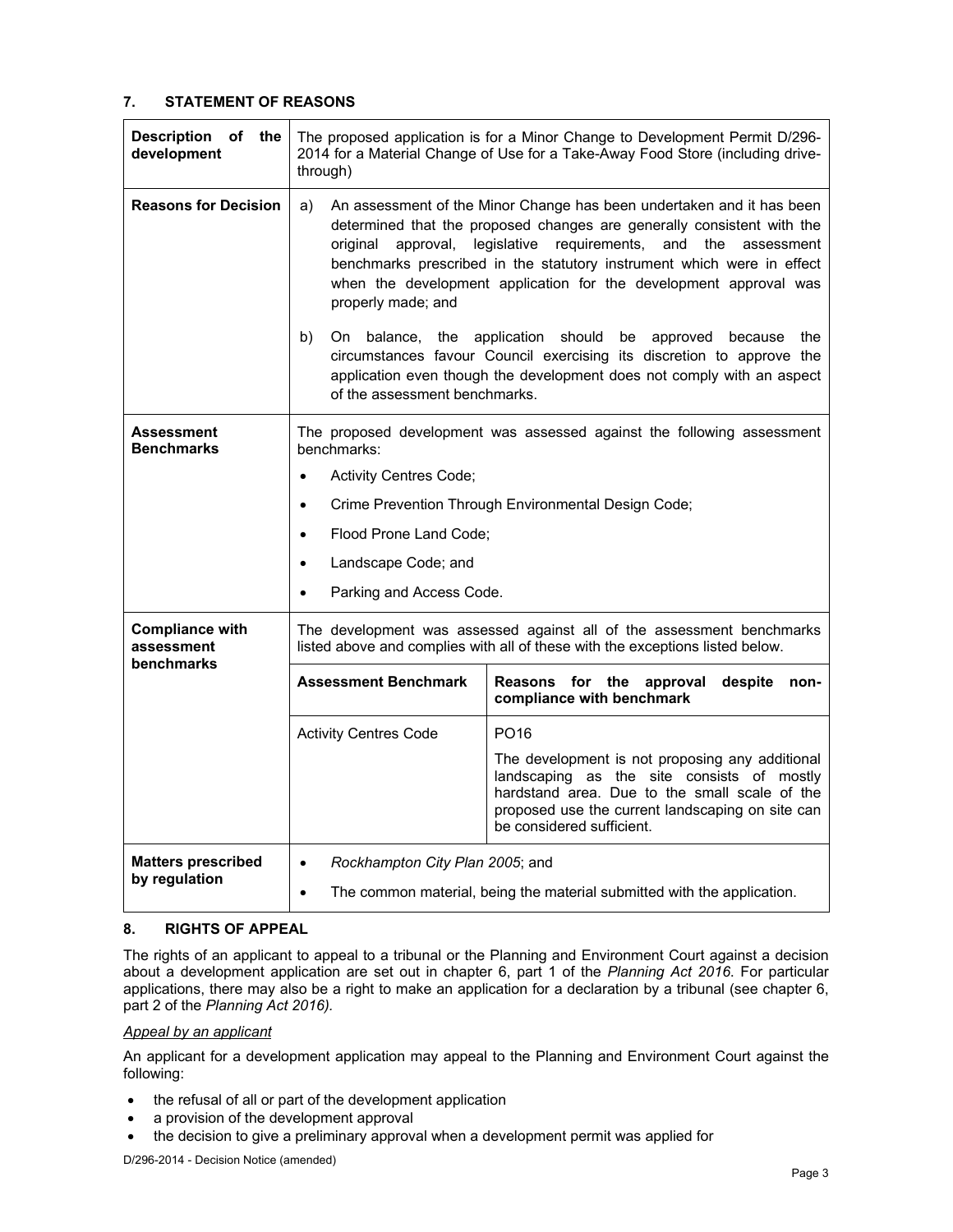a deemed refusal of the development application.

An applicant may also have a right to appeal to the Development tribunal. For more information, see schedule 1 of the *Planning Act 2016*.

The timeframes for starting an appeal in the Planning and Environment Court are set out in section 229 of the *Planning Act 2016*.

**Attachment 2** is an extract from the *Planning Act 2016* that sets down the applicant's appeal rights and the appeal rights of a submitter.

#### **9. WHEN THE DEVELOPMENT APPROVAL TAKES EFFECT**

This development approval takes effect:

From the time the decision notice is given – if there is no submitter and the applicant does not appeal the decision to the court.

Or

When the submitter's appeal period ends  $-$  if there is a submitter and the applicant does not appeal the decision to the court.

Or

Subject to the decision of the court, when the appeal is finally decided  $-$  if an appeal is made to the court.

#### **10. ORIGINAL DECISION ASSESSMENT MANAGER**

| Name: | Tarnya Fitzgibbon<br><b>COORDINATOR</b><br><b>DEVELOPMENT ASSESSMENT</b> | Date: 9 February 2015 |
|-------|--------------------------------------------------------------------------|-----------------------|
| 11.   | <b>ASSESSMENT MANAGER</b>                                                |                       |

#### 99E99

| Name: | Tarnya Fitzgibbon<br><b>COORDINATOR</b> | Signature: | Date: 19 November 2020 |
|-------|-----------------------------------------|------------|------------------------|
|       | <b>DEVELOPMENT ASSESSMENT</b>           |            |                        |

C/C Department of State Development, Manufacturing, Infrastructure and Planning- RockhamptonSARA@dsdmip.qld.gov.au

#### **Attachment 1 – Conditions of the approval**

*Part 1* **–** *Conditions imposed by the assessment manager [Note: where a condition is imposed about infrastructure under Chapter 4 of the Planning Act 2016, the relevant provision of the Act under which this condition was imposed must be specified.]*

#### *Part 2 – Conditions required by the referral agency response*

**Attachment 2 – Extract on appeal rights**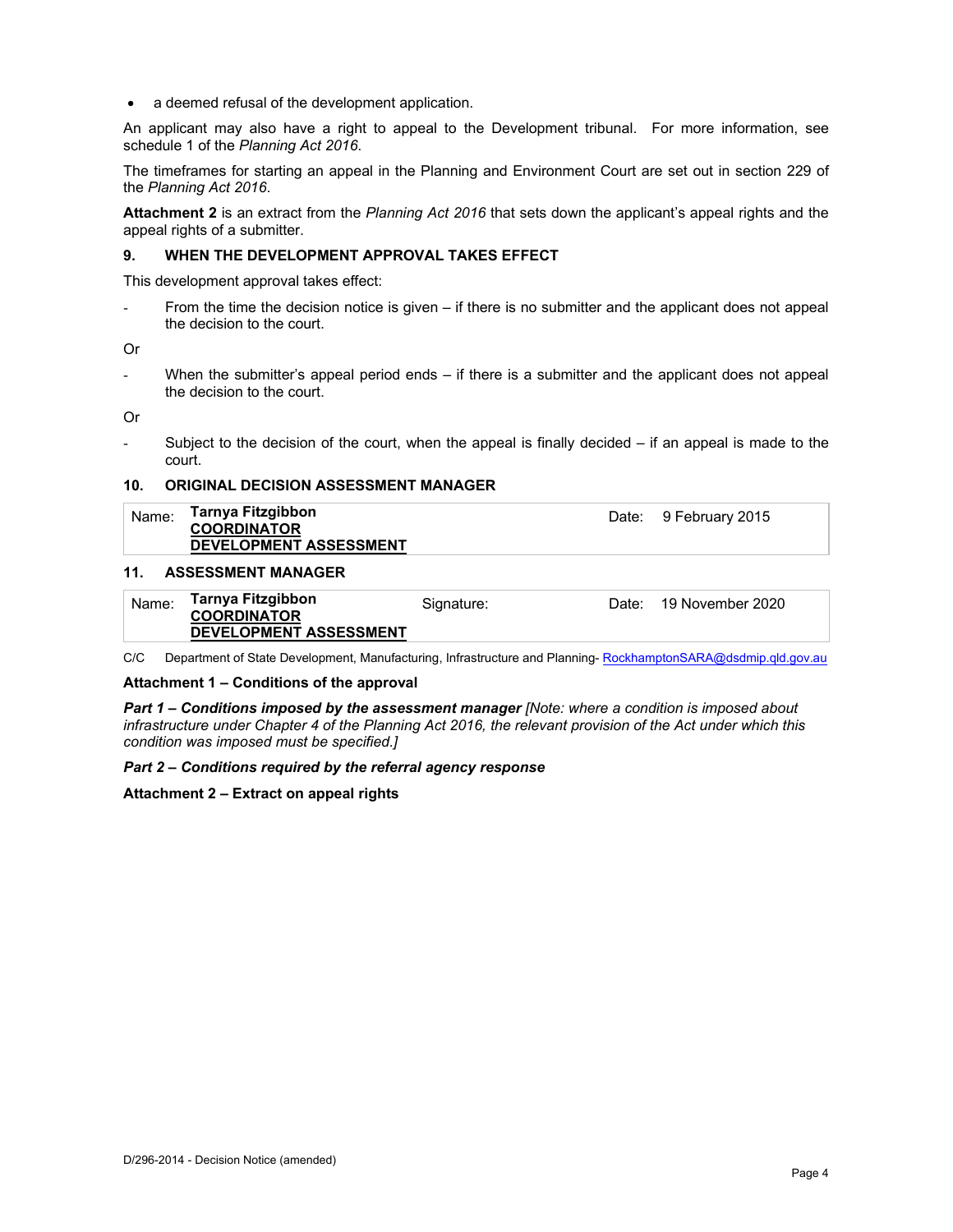

## **Attachment 1 – Part 1**

## **Rockhampton Regional Council Conditions**

*PLANNING ACT 2016*

## 1.0 ADMINISTRATION

- 1.1 The Developer is responsible for ensuring compliance with this approval and the Conditions of the approval by an employee, agent, contractor or invitee of the Developer.
- 1.2 Where these Conditions refer to "Council" in relation to requiring Council to approve or to be satisfied as to any matter, or conferring on the Council a function, power or discretion, that role of the Council may be fulfilled in whole or in part by a delegate appointed for that purpose by the Council.
- 1.3 All conditions of this approval must be undertaken and completed to the satisfaction of Council, at no cost to Council.
- 1.4 All conditions, works, or requirements of this approval must be undertaken and completed prior to the commencement of the use, unless otherwise stated.
- 1.5 Where applicable, infrastructure requirements of this approval must be contributed to the relevant authorities, at no cost to Council prior to the commencement of the use, unless otherwise stated.
- 1.6 The following further Development Permits must be obtained prior to the commencement of any works associated with their purposes:
	- 1.6.1 Plumbing and Drainage Works; and
	- 1.6.2 Building Works.
- 1.7 The Development Permit for Plumbing and Drainage Works must be obtained prior to the issue of a Development Permit for Building Works.
- 1.8 Unless otherwise stated, all works must be designed, constructed and maintained in accordance with the relevant Council policies, guidelines and standards.
- 1.9 All engineering drawings/specifications, design and construction works must comply with the requirements of the relevant *Australian Standards* and must be approved, supervised and certified by a Registered Professional Engineer of Queensland.

## 2.0 APPROVED PLANS AND DOCUMENTS

2.1 The approved development must be completed and maintained generally in accordance with the approved plans and documents, except where amended by the conditions of this permit:

| <b>Plan/Document Name</b>                                | <b>Plan/Document Number</b> | Dated            |
|----------------------------------------------------------|-----------------------------|------------------|
| Material Change of Use Takeaway<br>Food Shop (Site Plan) | 6145-01-MCU, Revision C     | 29 October 2020  |
| <b>Proposed Floor Layout</b>                             | 2078, Sheet 2/3 Issue B     | 19 November 2014 |
| Elevations                                               | 2078, Sheet 3/3 Issue B     | 19 November 2014 |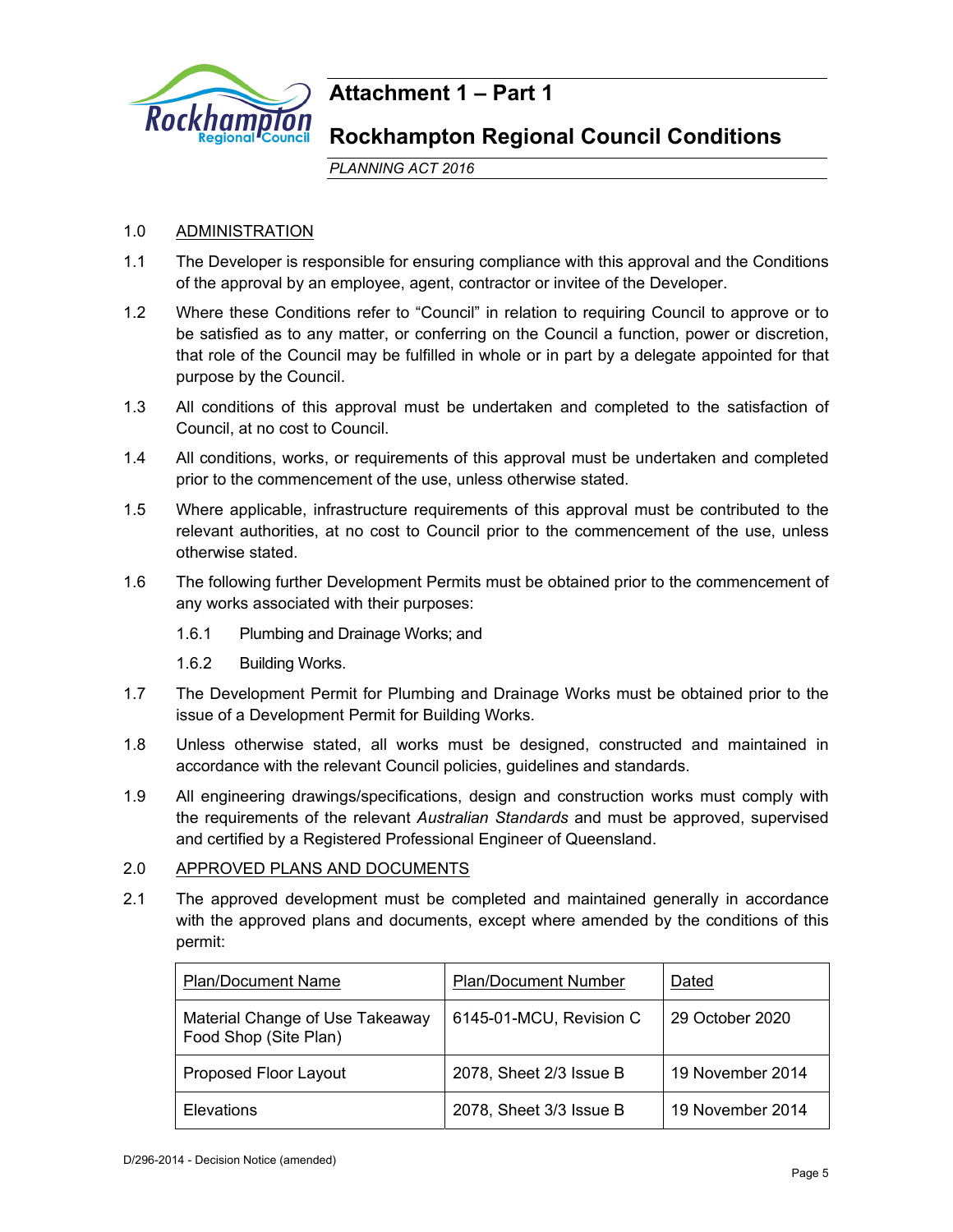2.2 Where there is any conflict between the conditions of this approval and the details shown on the approved plans and documents, the conditions of approval must prevail.

## 3.0 ACCESS AND PARKING WORKS

- 3.1 All works must be designed and constructed in accordance with the approved plans (refer to condition 2.1), *Capricorn Municipal Development Guidelines*, and *Australian Standard AS2890 "Parking Facilities"*.
- 3.2 A minimum of six (6) parking spaces must be provided on-site.

### 4.0 PLUMBING AND DRAINAGE WORKS

- 4.1 The development must be connected to Council's reticulated water supply and sewerage networks*.*
- 4.2 The existing water supply and sewerage connection point(s) must be retained and upgraded, if necessary, to service the development.
- 4.3 All internal plumbing and sanitary drainage works must be in accordance with regulated work under the *Plumbing and Drainage Act* and Council's Plumbing and Drainage Policies.
- 4.4 Alteration or relocation of internal sanitary drainage works associated with the existing building must be in accordance with regulated work under the *Plumbing and Drainage Act*.
- 4.5 All sanitary drainage works must comply with *AS/NZS3500 Part 2 Section 3 and 4* for flood affected areas.
- 4.6 Water meter box and sewerage connection points located within trafficable areas must be raised or lowered to suit the finished surface level and must be provided with heavy duty trafficable lids.
- 4.7 Sewerage trade waste permits must be obtained for the discharge of any non-domestic waste into Council's sewerage reticulation. Arrestor traps must be provided where commercial or non-domestic waste water is proposed to be discharged into the system.

## 5.0 BUILDING WORKS

- 5.1 All external elements, such as air conditioners, must be adequately screened from public view to Council's satisfaction.
- 5.2 Any lighting devices associated with the development, such as sensory lighting, must be positioned on the site and shielded so as not to cause glare or other nuisance to nearby residents and motorists. Night lighting must be designed, constructed and operated in accordance with *Australian Standard AS4282 "Control of the obtrusive effects of outdoor lighting"*.
- 5.3 All waste storage areas must be aesthetically screened from any frontage or adjoining property.

## 6.0 LANDSCAPING WORKS

- 6.1 All landscaping must predominantly contain plant species that are locally native to the Central Queensland region due to their low water dependency.
- 6.2 The landscaped areas must be subject to an ongoing maintenance and replanting programme (if necessary).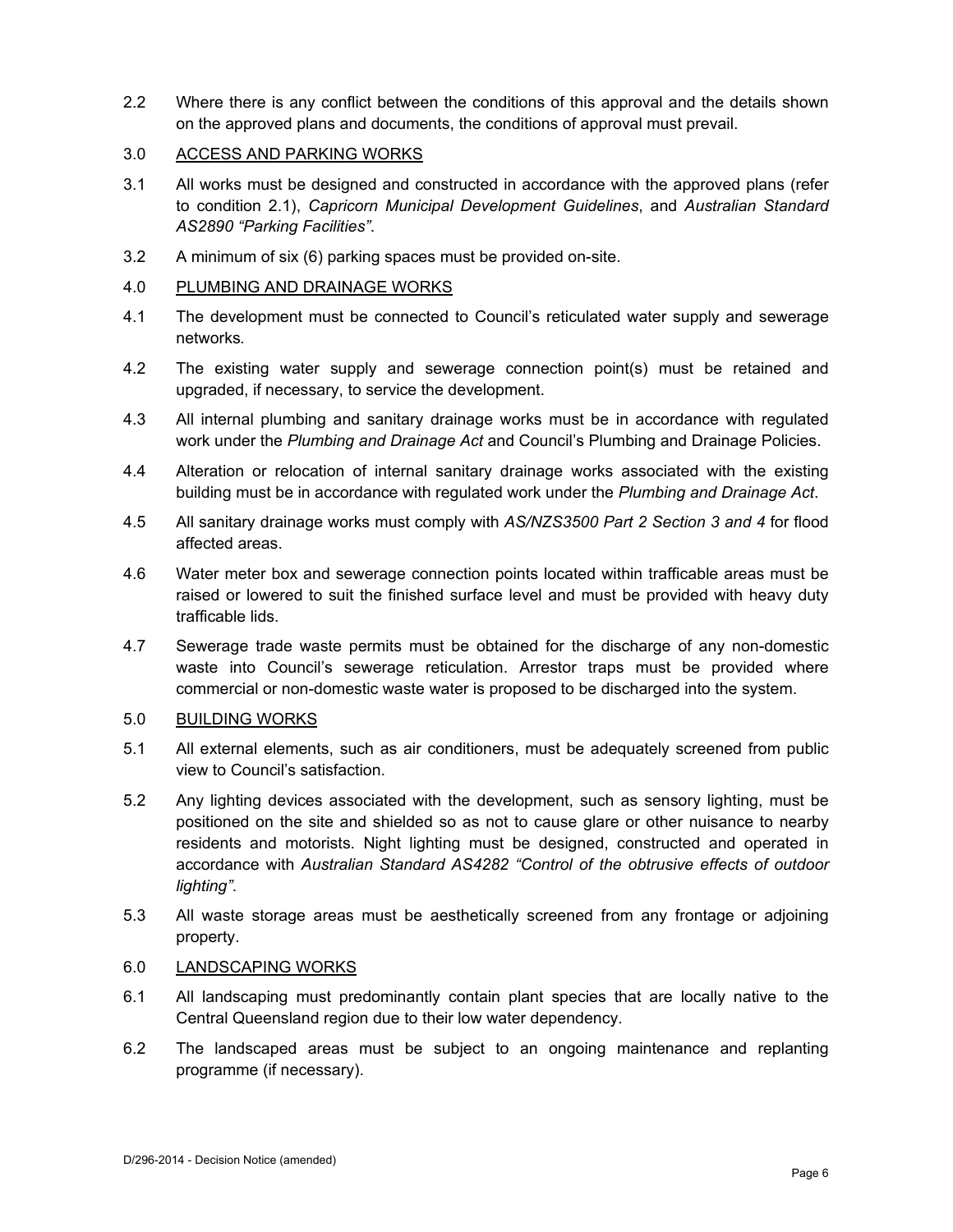## 7.0 ELECTRICITY AND TELECOMMUNICATIONS

7.1 Electricity and telecommunication connections must be provided to the proposed development to the standards of the relevant authorities.

## 8.0 ASSET MANAGEMENT

- 8.1 Any alteration necessary to electricity, telephone, water mains, sewerage mains, and/or public utility installations resulting from the development or in connection with the development, must be at full cost to the Developer.
- 8.2 Any damage to existing water supply or sewerage infrastructure, kerb and channel, pathway or roadway (including removal of concrete slurry from public land, pathway, roads, kerb and channel and stormwater gullies and drainage lines) which may occur during any works carried out in association with the approved development must be repaired. This must include the reinstatement of the existing traffic signs and pavement markings which may have been removed.

## 9.0 OPERATING PROCEDURES

- 9.1 All construction materials, waste, waste skips, machinery and contractors' vehicles must be located and stored or parked within the site. No storage of materials, parking of construction machinery or contractors' vehicles will be permitted in Linnett Sreet and Brown **Street**
- 9.2 The hours of operations must be limited to:
	- (i) 0500 hours to 1700 hours on Monday to Sunday.
- 9.3 Noise from the activity must not cause an environmental nuisance.
- 9.4 When requested by the administering authority, noise monitoring must be undertaken and recorded to investigate any complaint of nuisance caused by noise. The monitoring data, an analysis of the data and a report, including noise mitigation measures, must be provided to the administering authority within fourteen (14) days of the completion of the investigation.
- 9.5 Noise measurements must be compared with the acoustic quality objectives specified in the most recent edition of the Environmental Protection (Noise) Policy and noise monitoring conducted in accordance with the most recent edition of Department of Environment and Heritage Protection Noise Measurement Manual.
- 9.6 All waste storage areas must be kept in a clean, tidy condition in accordance with *Environmental Protection Regulation 2008*.

#### ADVISORY NOTES

NOTE 1. Aboriginal Cultural Heritage

It is advised that under section 23 of the *Aboriginal Cultural Heritage Act 2003*, a person who carries out an activity must take all reasonable and practicable measures to ensure the activity does not harm Aboriginal cultural heritage (the "cultural heritage duty of care"). Maximum penalties for breaching the duty of care are listed in the Aboriginal cultural heritage legislation. The information on Aboriginal cultural heritage is available on the Department of Aboriginal and Torres Strait Islander Partnerships website www.datsip.qld.gov.au.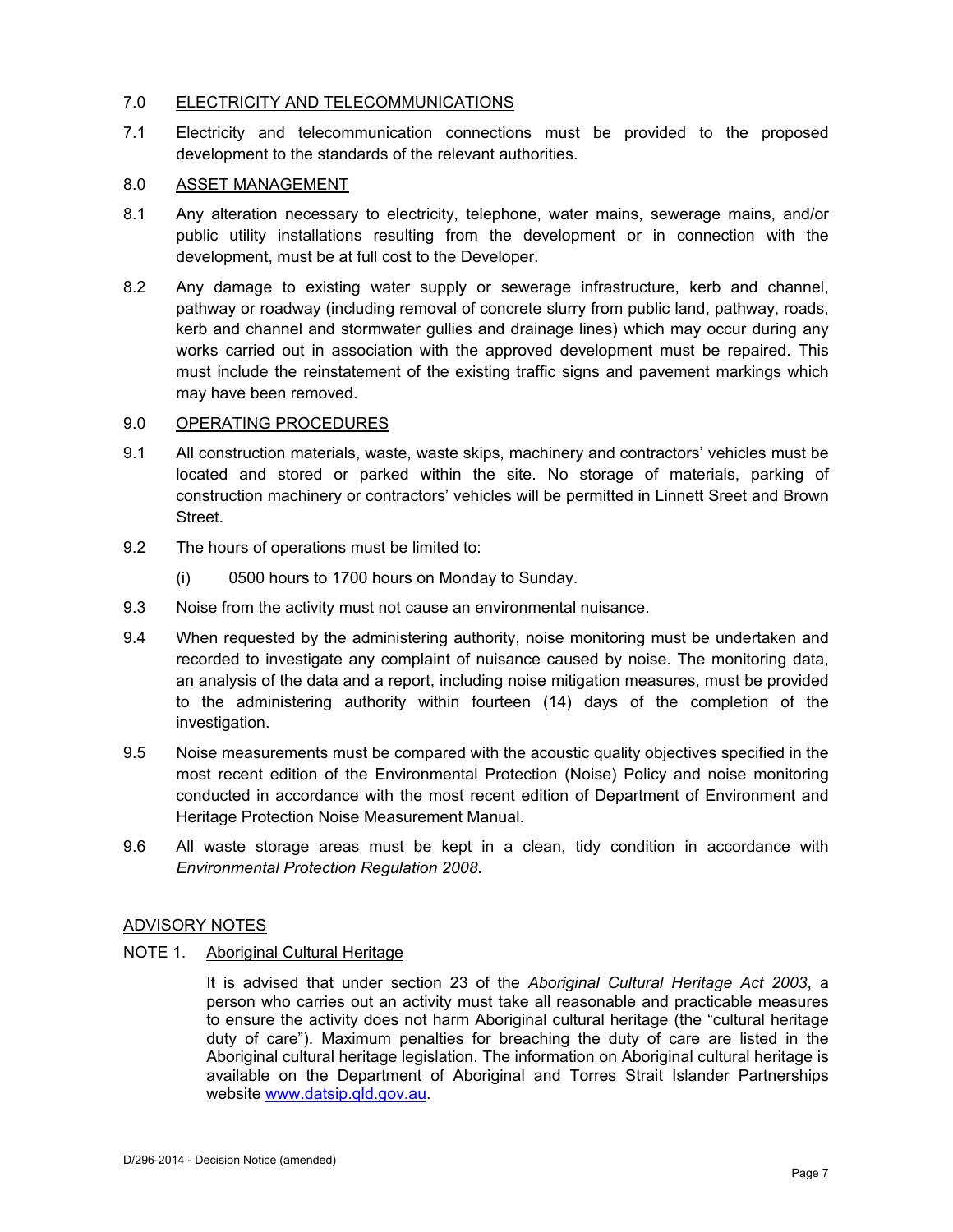### NOTE 2. Asbestos Removal

Any demolition and/or removal works involving asbestos materials must be undertaken in accordance with the requirements of the *Work Health and Safety Act 2011* and *Public Health Act 2005*.

### NOTE 3. General Environmental Duty

General environmental duty under the *Environmental Protection Act 1994* prohibits unlawful environmental nuisance caused by noise, aerosols, particles, dust, ash, fumes, light, odour or smoke beyond the boundaries of the property during all stages of the development including earthworks, construction and operation.

## NOTE 4. General Safety Of Public During Construction

The *Work Health and Safety Act 2011* and *Manual of Uniform Traffic Control Devices* must be complied with in carrying out any construction works, and to ensure safe traffic control and safe public access in respect of works being constructed on a road.

## NOTE 5. Infrastructure Charges Notice

This application is subject to infrastructure charges in accordance with Council policies. The charges are presented on an Infrastructure Charges Notice.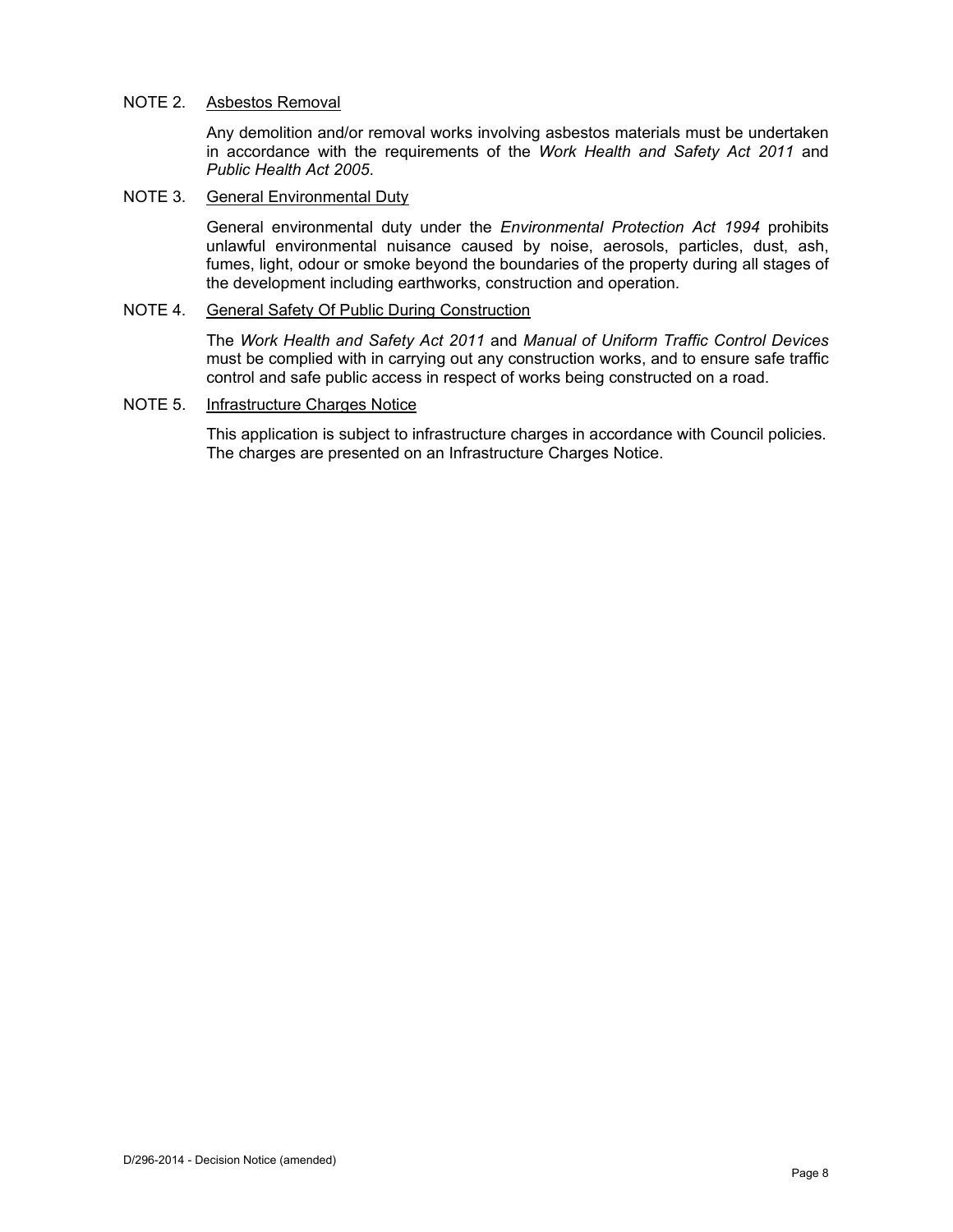

## **Attachment 1 – Part 2 Referral Agency Conditions – Department of Infrastructure, Local Government and Planning**

*PLANNING ACT 2016*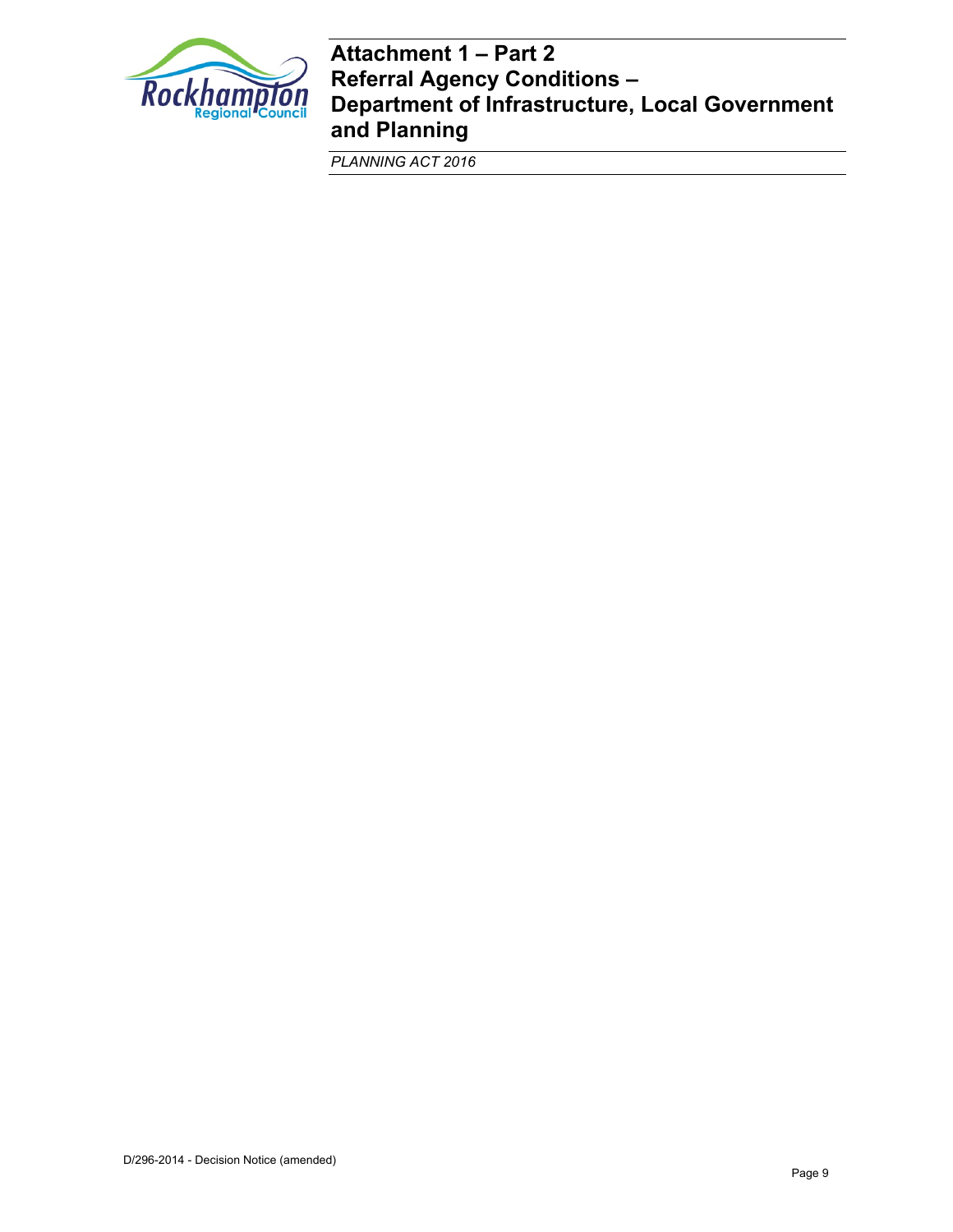

## **Attachment 2 - Appeal Rights**

*PLANNING ACT 2016*

The following is an extract from the *Planning Act 2016 (Chapter 6)* 

#### *Appeal rights*

#### *229 Appeals to tribunal or P&E Court*

- (1) Schedule 1 states—
	- (a) matters that may be appealed to— (i) either a tribunal or the P&E Court; or (ii) only a tribunal; or
		- (iii) only the P&E Court; and
	- (b) the person—
		- (i) who may appeal a matter (the **appellant**); and (ii) who is a respondent in an appeal of the matter; and (iii) who is a co-respondent in an appeal of the matter; and
		- (iv) who may elect to be a co-respondent in an appeal of the matter.
- (2) An appellant may start an appeal within the appeal period.
- (3) The **appeal period** is—
	- (a) for an appeal by a building advisory agency—10 business days after a decision notice for the decision is given to the agency or
	- (b) for an appeal against a deemed refusal—at any time after the deemed refusal happens; or
	- (c) for an appeal against a decision of the Minister, under chapter 7, part 4, to register premises or to renew the registration of premises—20 business days after a notice is published under section 269(3)(a) or (4); or
	- (d) for an appeal against an infrastructure charges notice— 20 business days after the infrastructure charges notice is given to the person; or
	- (e) for an appeal about a deemed approval of a development application for which a decision notice has not been given—30 business days after the applicant gives the deemed approval notice to the assessment manager; or
	- (f) for any other appeal—20 business days after a notice of the decision for the matter, including an enforcement notice, is given to the person.
	- Note—
		- See the P&E Court Act for the court's power to extend the appeal period.
- (4) Each respondent and co-respondent for an appeal may be heard in the appeal.
- (5) If an appeal is only about a referral agency's response, the assessment manager may apply to the tribunal or P&E Court to withdraw from the appeal.
- (6) To remove any doubt, it is declared that an appeal against an infrastructure charges notice must not be about—
	- (a) the adopted charge itself; or
	- (b) for a decision about an offset or refund—
		- (i) the establishment cost of trunk infrastructure identified in a LGIP; or
	- (ii) the cost of infrastructure decided using the method included in the local government's charges resolution.

#### **230 Notice of appeal**

- (1) An appellant starts an appeal by lodging, with the registrar of the tribunal or P&E Court, a notice of appeal that— (a) is in the approved form; and
	- (b) succinctly states the grounds of the appeal.
- (2) The notice of appeal must be accompanied by the required fee.
- (3) The appellant or, for an appeal to a tribunal, the registrar must, within the service period, give a copy of the notice of appeal to—
	- (a) the respondent for the appeal; and
	- (b) each co-respondent for the appeal; and
- (c) for an appeal about a development application under schedule 1, table 1, item 1—each principal submitter for the development application; and
- (d) for an appeal about a change application under schedule 1, table 1, item 2—each principal submitter for the change application; and
- (e) each person who may elect to become a co-respondent for the appeal, other than an eligible submitter who is not a principal submitter in an appeal under paragraph (c) or (d); and
- (f) for an appeal to the P&E Court—the chief executive; and
- (g) for an appeal to a tribunal under another Act—any other
- person who the registrar considers appropriate.
- (4) The **service period** is—
	- (a) if a submitter or advice agency started the appeal in the P&E Court—2 business days after the appeal is started; or
	- (b) otherwise—10 business days after the appeal is started.
- (5) A notice of appeal given to a person who may elect to be a co-respondent must state the effect of subsection
- (6) A person elects to be a co-respondent by filing a notice of election, in the approved form, within 10 business days after the notice of appeal is given to the person*.*
- **231 Other appeals**
- (1) Subject to this chapter, schedule 1 and the P&E Court Act, unless the Supreme Court decides a decision or other matter under this Act is affected by jurisdictional error, the decision or matter is non-appealable.
- (2) The Judicial Review Act 1991, part 5 applies to the decision or matter to the extent it is affected by jurisdictional error.
- (3) A person who, but for subsection (1) could have made an application under the Judicial Review Act 1991 in relation to the decision or matter, may apply under part 4 of that Act for a statement of reasons in relation to the decision or matter.
- (4) In this section— **decision** includes—
	- (a) conduct engaged in for the purpose of making a decision; and
	- (b) other conduct that relates to the making of a decision; and
	- (c) the making of a decision or the failure to make a decision; and
	- (d) a purported decision; and
	- (e) a deemed refusal.
- **non-appealable**, for a decision or matter, means the decision or matter—
	- (a) is final and conclusive; and
	- (b) may not be challenged, appealed against, reviewed, quashed, set aside or called into question in any other way under the Judicial Review Act 1991 or otherwise, whether by the Supreme Court, another court, a tribunal or another entity; and
	- (c) is not subject to any declaratory, injunctive or other order of the Supreme Court, another court, a tribunal or another entity on any ground.

#### **232 Rules of the P&E Court**

- (1) A person who is appealing to the P&E Court must comply with the rules of the court that apply to the appeal.
- (2) However, the P&E Court may hear and decide an appeal even if the person has not complied with rules of the P&E Court.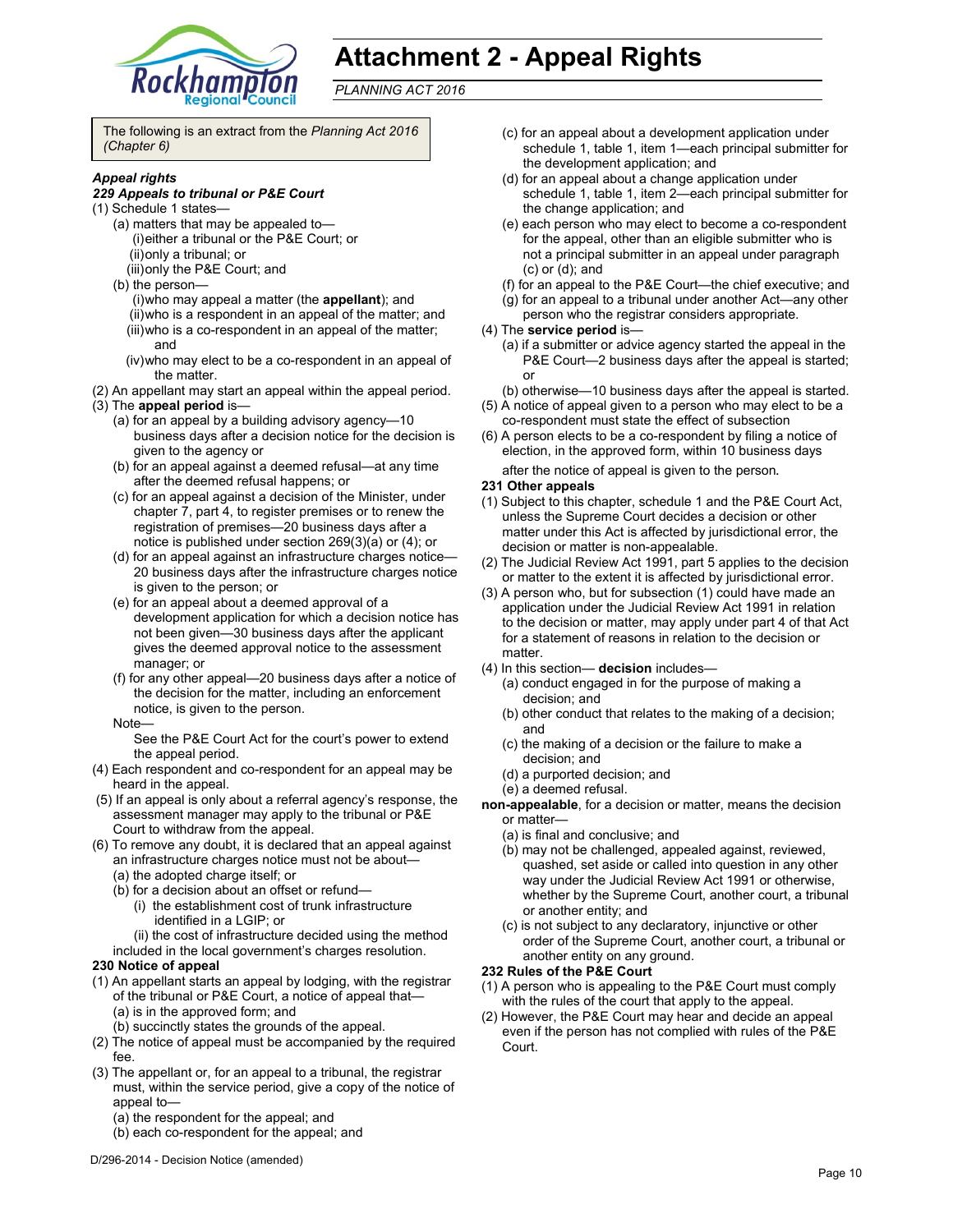

## **Appeal Rights**

*PLANNING ACT 2016*

## **Schedule 1**

#### **Appeals section 229 1 Appeal rights and parties to appeals**

- (1) Table 1 states the matters that may be appealed to—(a) the P&E court; or (b) a tribunal.
- (2) However, table 1 applies to a tribunal only if the matter involves—
	- (a) the refusal, or deemed refusal of a development application, for—
	- (i) a material change of use for a classified building; or
	- (ii) operational work associated with building work, a retaining wall, or a tennis court; or
	- (b) a provision of a development approval for—
	- (i) a material change of use for a classified building; or
- (ii) operational work associated with building work, a retaining wall, or a tennis court; or
	- (c) if a development permit was applied for—the decision to give a preliminary approval for—
		- (i) a material change of use for a classified building; or
		- (ii) operational work associated with building work, a retaining wall, or a tennis court; or
	- (d) a development condition if—
		- (i) the development approval is only for a material change of use that involves the use of a building classified under the Building Code as a class 2 building; and
		- (ii) the building is, or is proposed to be, not more than 3 storeys; and
		- (iii) the proposed development is for not more than 60 sole-occupancy units; or
	- (e) a decision for, or a deemed refusal of, an extension application for a development approval that is only for a material change of use of a classified building; or
	- (f) a decision for, or a deemed refusal of, a change application for a development approval that is only for a material change of use of a classified building; or
	- (g) a matter under this Act, to the extent the matter relates to—
		- (i) the Building Act, other than a matter under that Act that may or must be decided by the Queensland Building and Construction Commission; or
		- (ii) the Plumbing and Drainage Act, part 4 or 5; or
	- (h) a decision to give an enforcement notice in relation to a matter under paragraphs (a) to (g); or
	- (i) a decision to give an infrastructure charges notice; or
	- (j) the refusal, or deemed refusal, of a conversion application; or
	- (k) a matter that, under another Act, may be appealed to the tribunal; or
	- (l) a matter prescribed by regulation.
- (3) Also, table 1 does not apply to a tribunal if the matter
- involves—
	- (a) for a matter in subsection  $(2)(a)$  to  $(d)$ 
		- (i) a development approval for which the development application required impact assessment; and
		- (ii) a development approval in relation to which the assessment manager received a properly made submission for the development application; or
	- (b) a provision of a development approval about the identification or inclusion, under a variation approval, of a matter for the development.
- (4) Table 2 states the matters that may be appealed only to the P&E Court.
- (5) Table 3 states the matters that may be appealed only to the tribunal.
- (6) In each table—
	- (a) column 1 states the appellant in the appeal; and
	- (b) column 2 states the respondent in the appeal; and
	- (c) column 3 states the co-respondent (if any) in the appeal; and
	- (d) column 4 states the co-respondents by election (if any) in the appeal.
- (7) If the chief executive receives a notice of appeal under section 230(3)(f), the chief executive may elect to be a corespondent in the appeal.

| Table 1<br>Appeals to the P&E Court and, for certain matters, to a tribunal                                                                                                                                                                                                                                                                    |                           |                                         |                                                       |
|------------------------------------------------------------------------------------------------------------------------------------------------------------------------------------------------------------------------------------------------------------------------------------------------------------------------------------------------|---------------------------|-----------------------------------------|-------------------------------------------------------|
| 1. Development applications<br>An appeal may be made against-<br>(a) the refusal of all or part of the development application; or<br>(b) the deemed refusal of the development application; or<br>(c) a provision of the development approval; or<br>(d) if a development permit was applied for-the decision to give a preliminary approval. |                           |                                         |                                                       |
| Column 1                                                                                                                                                                                                                                                                                                                                       | Column 2                  | Column 3                                | Column 4                                              |
| Appellant                                                                                                                                                                                                                                                                                                                                      | Respondent                | Co-respondent<br>$(i$ f any $)$         | Co-respondent by election<br>(if anv)                 |
| The applicant                                                                                                                                                                                                                                                                                                                                  | The assessment<br>manager | If the appeal is about<br>a concurrence | 1 A concurrence agency that is<br>not a co-respondent |

agency's referral response—the

2 If a chosen Assessment manager is the respondent-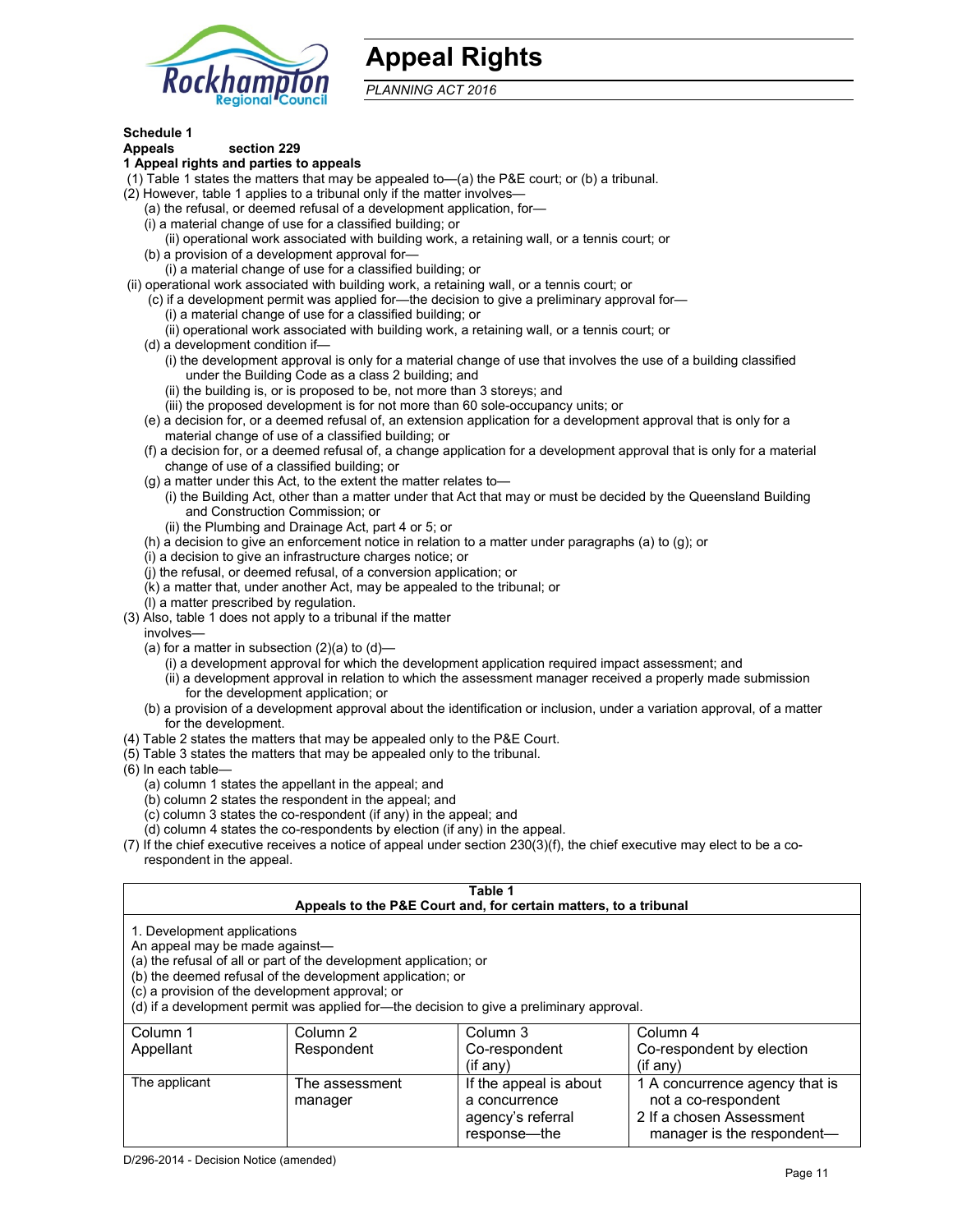| Table 1<br>Appeals to the P&E Court and, for certain matters, to a tribunal                                                                                                                                                                                                                                                                                                                                                                                                                                                                                                                                                                                                                                                                                                                                                                                                                                                                            |                                   |                                                                 |                                                                                                                                                                                                                                                                                                                                                 |
|--------------------------------------------------------------------------------------------------------------------------------------------------------------------------------------------------------------------------------------------------------------------------------------------------------------------------------------------------------------------------------------------------------------------------------------------------------------------------------------------------------------------------------------------------------------------------------------------------------------------------------------------------------------------------------------------------------------------------------------------------------------------------------------------------------------------------------------------------------------------------------------------------------------------------------------------------------|-----------------------------------|-----------------------------------------------------------------|-------------------------------------------------------------------------------------------------------------------------------------------------------------------------------------------------------------------------------------------------------------------------------------------------------------------------------------------------|
|                                                                                                                                                                                                                                                                                                                                                                                                                                                                                                                                                                                                                                                                                                                                                                                                                                                                                                                                                        |                                   | concurrence agency                                              | the prescribed assessment<br>manager<br>3 Any eligible advice agency for<br>the application<br>4 Any eligible submitter for the<br>application                                                                                                                                                                                                  |
| 2. Change applications<br>An appeal may be made against-<br>(b) a deemed refusal of a change application.                                                                                                                                                                                                                                                                                                                                                                                                                                                                                                                                                                                                                                                                                                                                                                                                                                              |                                   |                                                                 | (a) a responsible entity's decision for a change application, other than a decision made by the P&E court; or                                                                                                                                                                                                                                   |
| Column 1<br>Appellant                                                                                                                                                                                                                                                                                                                                                                                                                                                                                                                                                                                                                                                                                                                                                                                                                                                                                                                                  | Column <sub>2</sub><br>Respondent | Column 3<br>Co-respondent<br>(if any)                           | Column 4<br>Co-respondent by election<br>(if any)                                                                                                                                                                                                                                                                                               |
| 1 The applicant<br>2 If the responsible<br>entity is the<br>assessment<br>manager-an<br>affected entity that<br>gave a pre-request<br>notice or response<br>notice                                                                                                                                                                                                                                                                                                                                                                                                                                                                                                                                                                                                                                                                                                                                                                                     | The responsible<br>entity         | If an affected entity<br>starts the appeal-the<br>applicant     | 1 A concurrence agency for the<br>development application<br>2 If a chosen assessment<br>manager is the respondent-<br>the prescribed assessment<br>manager<br>3 A private certifier for the<br>development application<br>4 Any eligible advice agency for<br>the change application<br>5 Any eligible submitter for the<br>change application |
| 3. Extension applications<br>An appeal may be made against-<br>(a) the assessment manager's decision about an extension application; or<br>(b) a deemed refusal of an extension application.                                                                                                                                                                                                                                                                                                                                                                                                                                                                                                                                                                                                                                                                                                                                                           |                                   |                                                                 |                                                                                                                                                                                                                                                                                                                                                 |
| Column 1<br>Appellant                                                                                                                                                                                                                                                                                                                                                                                                                                                                                                                                                                                                                                                                                                                                                                                                                                                                                                                                  | Column <sub>2</sub><br>Respondent | Column 3<br>Co-respondent<br>(if any)                           | Column 4<br>Co-respondent by election<br>$($ if any $)$                                                                                                                                                                                                                                                                                         |
| 1 The applicant<br>1<br>For a matter other<br>2<br>than a deemed<br>refusal of an<br>extension<br>application $-$ a<br>concurrence<br>agency, other than<br>the chief executive,<br>for the application                                                                                                                                                                                                                                                                                                                                                                                                                                                                                                                                                                                                                                                                                                                                                | The assessment<br>manager         | If a concurrence<br>agency starts the<br>appeal - the applicant | If a chosen assessment<br>manager is the respondent - the<br>prescribed assessment manager                                                                                                                                                                                                                                                      |
| 4. Infrastructure charges notices<br>An appeal may be made against an infrastructure charges notice on 1 or more of the following grounds<br>a) The notice involved an error relating to $-$<br>(i) The application of the relevant adopted charge; or<br>Examples of errors in applying an adopted charge -<br>The incorrect application of gross floor area for a non-residential development<br>Applying an incorrect 'use category', under a regulation, to the development<br>The working out of extra demands, for section 120; or<br>(i)<br>An offset or refund; or<br>(ii)<br>b) The was no decision about an offset or refund; or<br>c) If the infrastructure charges notice states a refund will be given - the timing for giving the refund; or<br>d) The amount of the charge is so unreasonable that no reasonable relevant local government could have<br>imposed the amount.<br>Column 3<br>Column 1<br>Column <sub>2</sub><br>Column 4 |                                   |                                                                 |                                                                                                                                                                                                                                                                                                                                                 |
| Appellant                                                                                                                                                                                                                                                                                                                                                                                                                                                                                                                                                                                                                                                                                                                                                                                                                                                                                                                                              | Respondent                        | Co-respondent                                                   | Co-respondent by election                                                                                                                                                                                                                                                                                                                       |

D/296-2014 - Decision Notice (amended)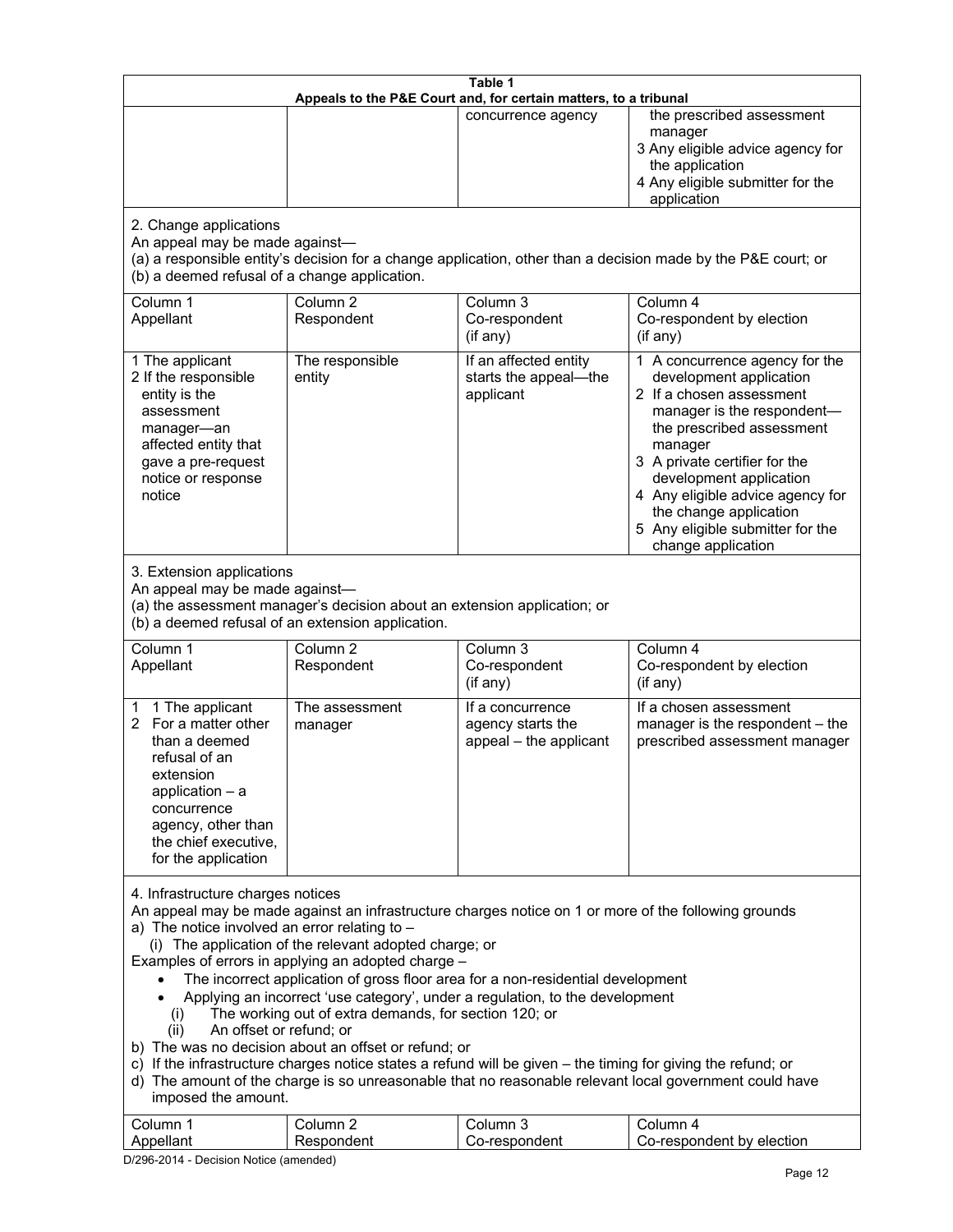|                                                                                                                                                                                                                                                  |                                                                                                                            | Table 1                                                                                                                 |                                                                                                                                                                                                                        |  |
|--------------------------------------------------------------------------------------------------------------------------------------------------------------------------------------------------------------------------------------------------|----------------------------------------------------------------------------------------------------------------------------|-------------------------------------------------------------------------------------------------------------------------|------------------------------------------------------------------------------------------------------------------------------------------------------------------------------------------------------------------------|--|
| Appeals to the P&E Court and, for certain matters, to a tribunal                                                                                                                                                                                 |                                                                                                                            |                                                                                                                         |                                                                                                                                                                                                                        |  |
|                                                                                                                                                                                                                                                  |                                                                                                                            | (if any)                                                                                                                | (if any)                                                                                                                                                                                                               |  |
| The person given the<br>Infrastructure charges<br>notice                                                                                                                                                                                         | The local government<br>that gave the<br>infrastructure charges<br>notice                                                  | $\blacksquare$                                                                                                          |                                                                                                                                                                                                                        |  |
| 5. Conversion applications<br>An appeal may be made against-<br>(a) the refusal of a conversion application; or                                                                                                                                  | (b) a deemed refusal of a conversion application.                                                                          |                                                                                                                         |                                                                                                                                                                                                                        |  |
| Column 1<br>Appellant                                                                                                                                                                                                                            | Column <sub>2</sub><br>Respondent                                                                                          | Column <sub>3</sub><br>Co-respondent<br>(if any)                                                                        | Column 4<br>Co-respondent by election<br>(if any)                                                                                                                                                                      |  |
| The applicant                                                                                                                                                                                                                                    | The local government<br>to which the conversion<br>application was made                                                    |                                                                                                                         |                                                                                                                                                                                                                        |  |
| 6. Enforcement notices                                                                                                                                                                                                                           | An appeal may be made against the decision to give an enforcement notice.                                                  |                                                                                                                         |                                                                                                                                                                                                                        |  |
| Column 1<br>Appellant                                                                                                                                                                                                                            | Column <sub>2</sub><br>Respondent                                                                                          | Column 3<br>Co-respondent<br>(if any)                                                                                   | Column 4<br>Co-respondent by election<br>(if any)                                                                                                                                                                      |  |
| The person given the<br>enforcement notice                                                                                                                                                                                                       | The enforcement<br>authority                                                                                               |                                                                                                                         | If the enforcement authority is<br>not the local government for<br>the premises in relation to which<br>the offence is alleged to have<br>happened-the local<br>government                                             |  |
|                                                                                                                                                                                                                                                  |                                                                                                                            | Table 2                                                                                                                 |                                                                                                                                                                                                                        |  |
|                                                                                                                                                                                                                                                  | Appeals to the P&E Court only                                                                                              |                                                                                                                         |                                                                                                                                                                                                                        |  |
| 1. Appeals from tribunal<br>An appeal may be made against a decision of a tribunal, other than a decision under<br>section 252, on the ground of-<br>(a) an error or mistake in law on the part of the tribunal; or<br>(b) jurisdictional error. |                                                                                                                            |                                                                                                                         |                                                                                                                                                                                                                        |  |
| Column 1<br>Appellant                                                                                                                                                                                                                            | Column <sub>2</sub><br>Respondent                                                                                          | Column 3<br>Co-respondent<br>(if any)                                                                                   | Column 4<br>Co-respondent by election<br>(if any)                                                                                                                                                                      |  |
| A party to the<br>proceedings for the<br>decision                                                                                                                                                                                                | The other party to the<br>proceedings for the<br>decision                                                                  |                                                                                                                         |                                                                                                                                                                                                                        |  |
| 2. Eligible submitter appeals<br>(b) a variation request.                                                                                                                                                                                        | application, to the extent that the decision relates to-                                                                   |                                                                                                                         | An appeal may be made against the decision to give a development approval, or an approval for a change<br>(a) any part of the development application for the development approval that required impact assessment; or |  |
| Column 1<br>Appellant                                                                                                                                                                                                                            | Column <sub>2</sub><br>Respondent                                                                                          | Column 3<br>Co-respondent<br>(if any)                                                                                   | Column 4<br>Co-respondent by election<br>(if any)                                                                                                                                                                      |  |
| 1 For a development<br>application-an<br>eligible submitter for<br>the development<br>application<br>2 For a change<br>application-an<br>eligible submitter for                                                                                  | 1 For a development<br>application-the<br>assessment<br>manager<br>2 For a change<br>application-the<br>responsible entity | 1 The applicant<br>2 If the appeal is about<br>a concurrence<br>agency's referral<br>response-the<br>concurrence agency | Another eligible<br>submitter for the<br>application                                                                                                                                                                   |  |

D/296-2014 - Decision Notice (amended)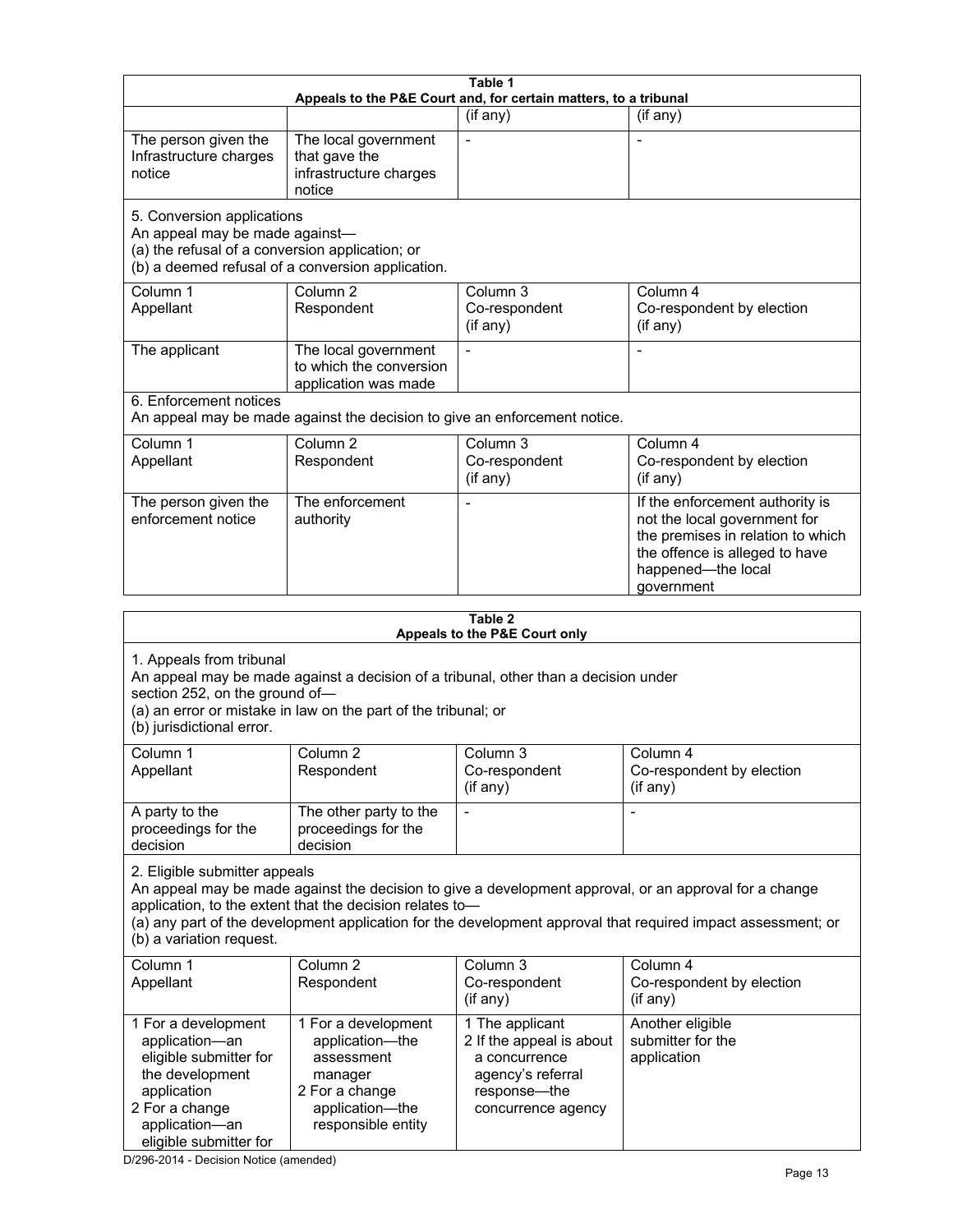| Table 2<br>Appeals to the P&E Court only                                                                                                                                                                                                                                                                                                                                                                           |                                                                                                                            |                                                                                                                         |                                                                                        |
|--------------------------------------------------------------------------------------------------------------------------------------------------------------------------------------------------------------------------------------------------------------------------------------------------------------------------------------------------------------------------------------------------------------------|----------------------------------------------------------------------------------------------------------------------------|-------------------------------------------------------------------------------------------------------------------------|----------------------------------------------------------------------------------------|
| the change<br>application                                                                                                                                                                                                                                                                                                                                                                                          |                                                                                                                            |                                                                                                                         |                                                                                        |
| 3. Eligible submitter and eligible advice agency appeals<br>An appeal may be made against a provision of a development approval, or failure to<br>include a provision in the development approval, to the extent the matter relates to-<br>(a) any part of the development application or the change application, for the development approval, that<br>required impact assessment; or<br>(b) a variation request. |                                                                                                                            |                                                                                                                         |                                                                                        |
| Column 1<br>Appellant                                                                                                                                                                                                                                                                                                                                                                                              | Column <sub>2</sub><br>Respondent                                                                                          | Column <sub>3</sub><br>Co-respondent<br>(if any)                                                                        | Column 4<br>Co-respondent by election<br>(if any)                                      |
| 1 For a development<br>application-an<br>eligible submitter for<br>the development<br>application<br>2 For a change<br>application-an<br>eligible submitter for<br>the change<br>application<br>3 An eligible advice<br>agency for the<br>development<br>application or change<br>application                                                                                                                      | 1 For a development<br>application-the<br>assessment<br>manager<br>2 For a change<br>application-the<br>responsible entity | 1 The applicant<br>2 If the appeal is about<br>a concurrence<br>agency's referral<br>response-the<br>concurrence agency | Another eligible submitter for the<br>application                                      |
| 4. Compensation claims<br>An appeal may be made against-<br>(a) a decision under section 32 about a compensation claim; or<br>(b) a decision under section 265 about a claim for compensation; or<br>(c) a deemed refusal of a claim under paragraph (a) or (b).                                                                                                                                                   |                                                                                                                            |                                                                                                                         |                                                                                        |
| Column 1<br>Appellant                                                                                                                                                                                                                                                                                                                                                                                              | Column <sub>2</sub><br>Respondent                                                                                          | Column $3$<br>Co-respondent<br>(if any)                                                                                 | Column 4<br>Co-respondent by election<br>(if any)                                      |
| A person dissatisfied<br>with the decision                                                                                                                                                                                                                                                                                                                                                                         | The local<br>government to which<br>the claim was made                                                                     |                                                                                                                         |                                                                                        |
| 5. Registered premises                                                                                                                                                                                                                                                                                                                                                                                             |                                                                                                                            | An appeal may be made against a decision of the Minister under chapter 7, part 4.                                       |                                                                                        |
| Column 1<br>Appellant                                                                                                                                                                                                                                                                                                                                                                                              | Column <sub>2</sub><br>Respondent                                                                                          | Column 3<br>Co-respondent<br>(if any)                                                                                   | Column 4<br>Co-respondent by election<br>(if any)                                      |
| 1 A person given a<br>decision notice about<br>the decision<br>2 If the decision is to<br>register premises or<br>renew the<br>registration of<br>premises-an owner<br>or occupier of<br>premises in the<br>affected area for the<br>registered premises<br>who is dissatisfied<br>with the decision                                                                                                               | The Minister                                                                                                               |                                                                                                                         | If an owner or occupier starts the<br>appeal - the owner of the<br>registered premises |